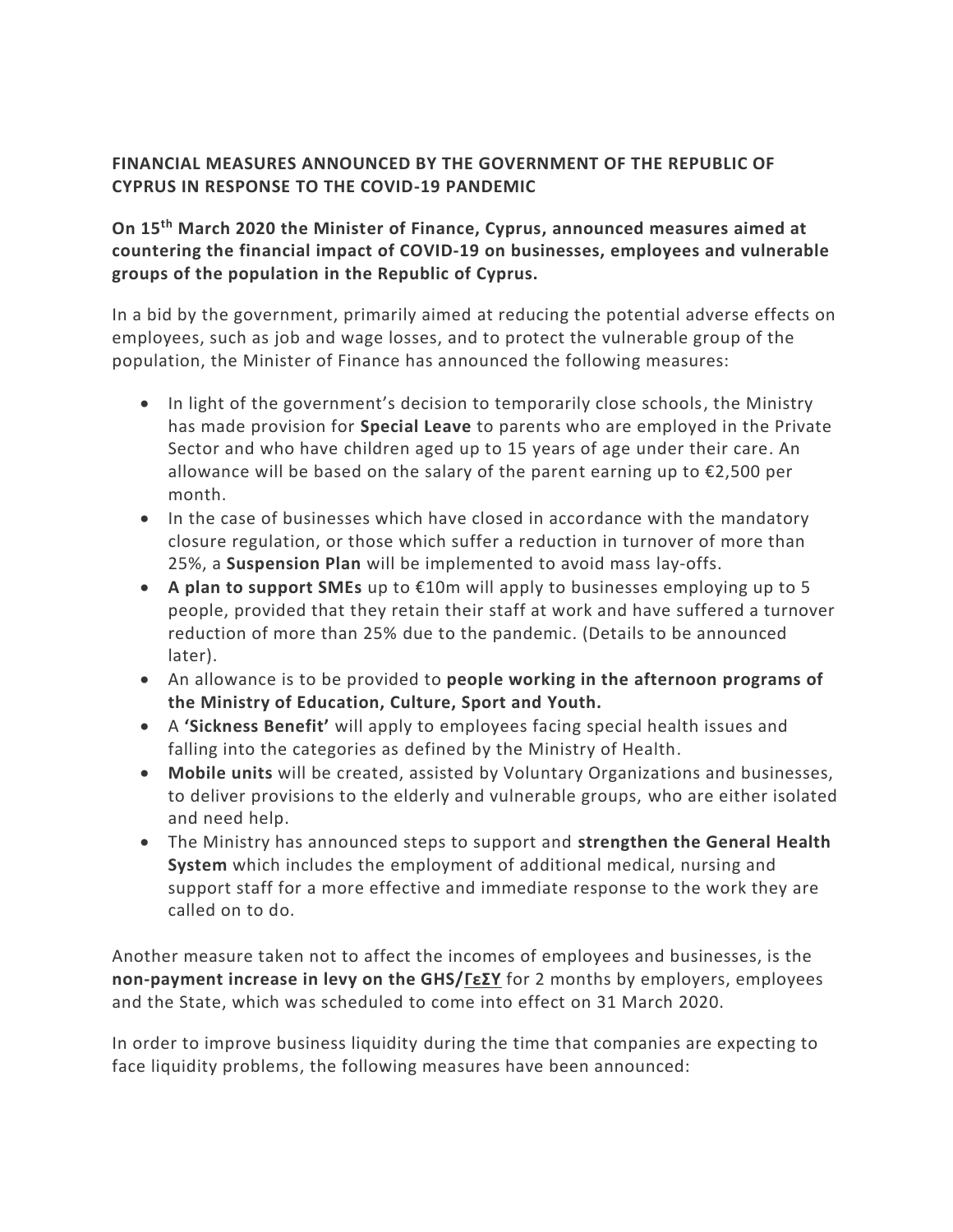- The temporary **suspension of the obligation to pay VAT**;
- The provisional **reduction of VAT**;
- Special arrangements for businesses registered in **the Scheme of Overdue Debts**;
- An **Overseas Student Residence Allowance**;
- The **extension of the Tax Return Submission** obligation;
- The **suspension of the requirement to hold guarantees**;
- Support for the **recovery of tourism**;
- The **Cyprus financial institutions** will be able to obtain liquidity from the Eurosystem on substantially favourable terms.

Finally, other measures to protect citizens, include the following:

- A **price ceiling** on personal hygiene products will be introduced to counter the effects of profiteering;
- As from Tuesday 17 March 2020, the public service and the wider public sector and education service providers, for the coming month, will be:
	- (i) working from their home, if possible
	- (ii) working with key personnel and emergency services.

Notwithstanding the above, and with a view to the timely and effective implementation of the measures announced, public service providers, the wider public sector and the Educational Service may be called on, if they are not in a full-time job or working from home, to provide their services in other areas, if and when required.

**In an emergency address to the nation by the President of the Republic of Cyprus on 23rd March 2020**, the following **safety and emergency measures** were imposed, aimed at curbing the spread of the virus:

- 1. **Prohibition of unnecessary travel** from 18:00 hours on 24 March 2020 until 13 April 2020 unless it relates to travel under the following circumstances:
	- i. To travel to and from the workplace;
	- ii. To obtain essential/day-to-day supplies (i.e. from supermarkets, petrol stations, etc);
	- iii. To visit a doctor or go to a pharmacy;
	- iv. To go to a bank, if electronic transaction is impossible;
	- v. To assist fellow citizens who are unable to self-serve or to groups that need selfprotection or are in self-restraint and/or quarantine areas;
	- vi. To attend ceremonies, such as funerals, weddings and christenings, provided they do not exceed 10 persons and  $1^{st}$  and  $2^{nd}$  relatives to attend only;